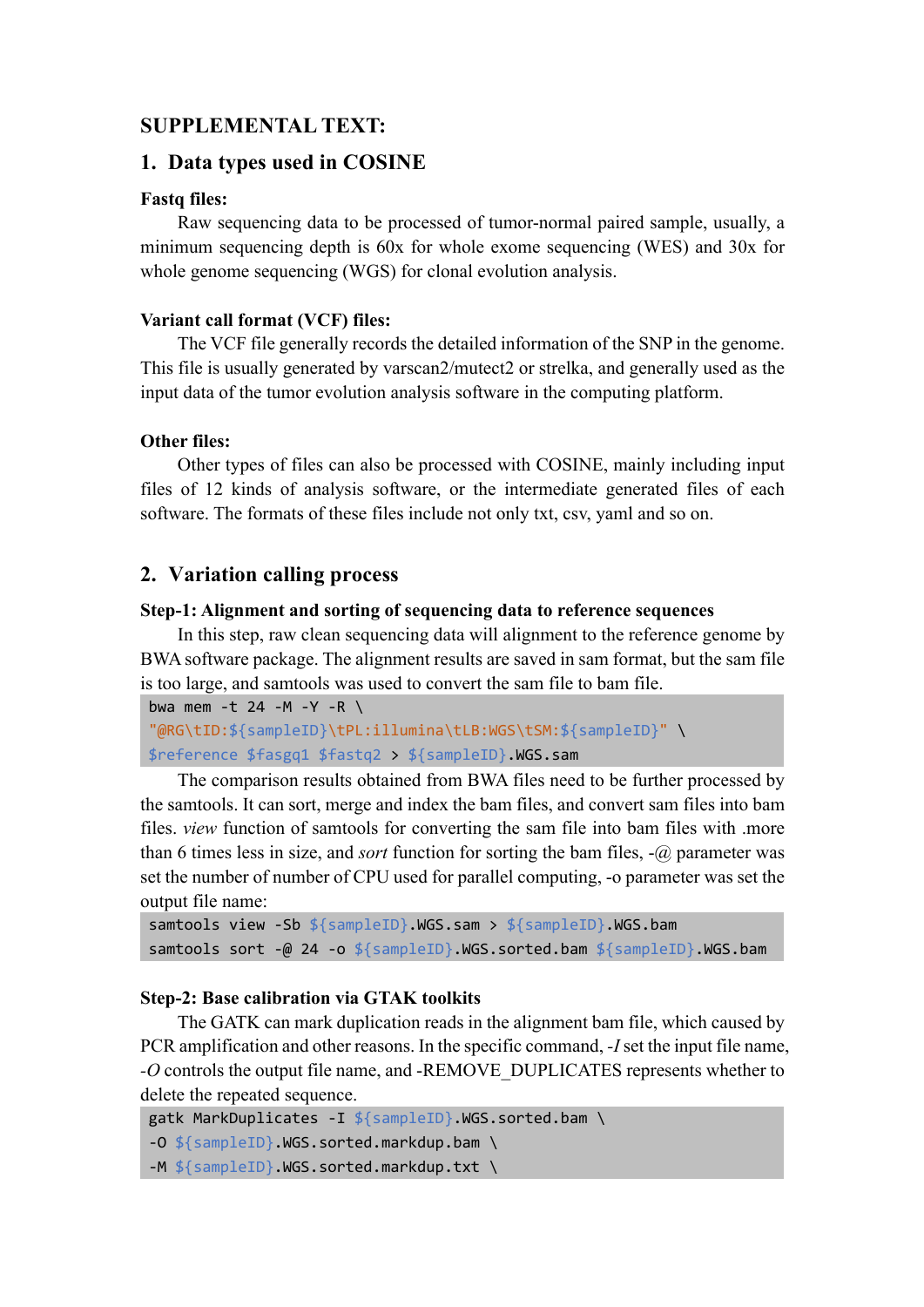#### -REMOVE DUPLICATES true

The BQSR process in the GATK is contain two steps. First is using the known mutation information to filter the sequencing result data, the software can generate an intermediate file in the table format. Second is using the table file, the sequencing data and the reference, the software can make the final removal of untrusted mutation sites in sequencing data.

```
gatk BaseRecalibrator -R $reference \
-I ${sampleID}.WGS.sorted.markdup.bam \
--known-sites $known indel1 --known-sites $known snp \
--known-sites $known indel2 -O ${sampleID}.table
gatk ApplyBQSR --bqsr-recal-file ${sampleID}.table \
-R $reference -I ${sampleID}.WGS.sorted.markdup.bam \
-O ${sampleID}.WGS.sorted.markdup.bqsr.bam
```
#### **Step-3: Single nucleotide variations (SNV) calling**

In this step, we use varscan2 or mutect2 in the GATK to detect the SNV in the adjused BAM file.

```
#mutect2:
gatk Mutect2 -R $reference -I ${sampleID}.WGS.sorted.markdup.bqsr.bam\
-L $interval_list -O ${sampleID}.WGS.mutect2.vcf
gatk FilterMutectCalls -V ${sampleID}.WGS.mutect2.vcf \
-O ${sampleID}.WGS.somatic.vcf -R $reference
#Varscan2:
varscan somatic < (samtools mpileup \
--no-BAQ -f $reference \
$normal contral.sorted.markdup.bam \
${sampleID}.WGS.sorted.markdup.bam) \
$output_dir --mpileup 1 --output-vcf --min-coverage-tumor 15 \
--min-coverage-norml 12 --somatic-p-value 0.01
varscan processSomatic ${sampleID}.WGS.snp.vcf
varscan processSomatic ${sampleID}.WGS.indel.vcf
```
Figure 1 is a result file, which is include of SNV and indel mutation detected by varscan2. In the following chapters, we will filter out the somatic variation from the output files as the analysis sample.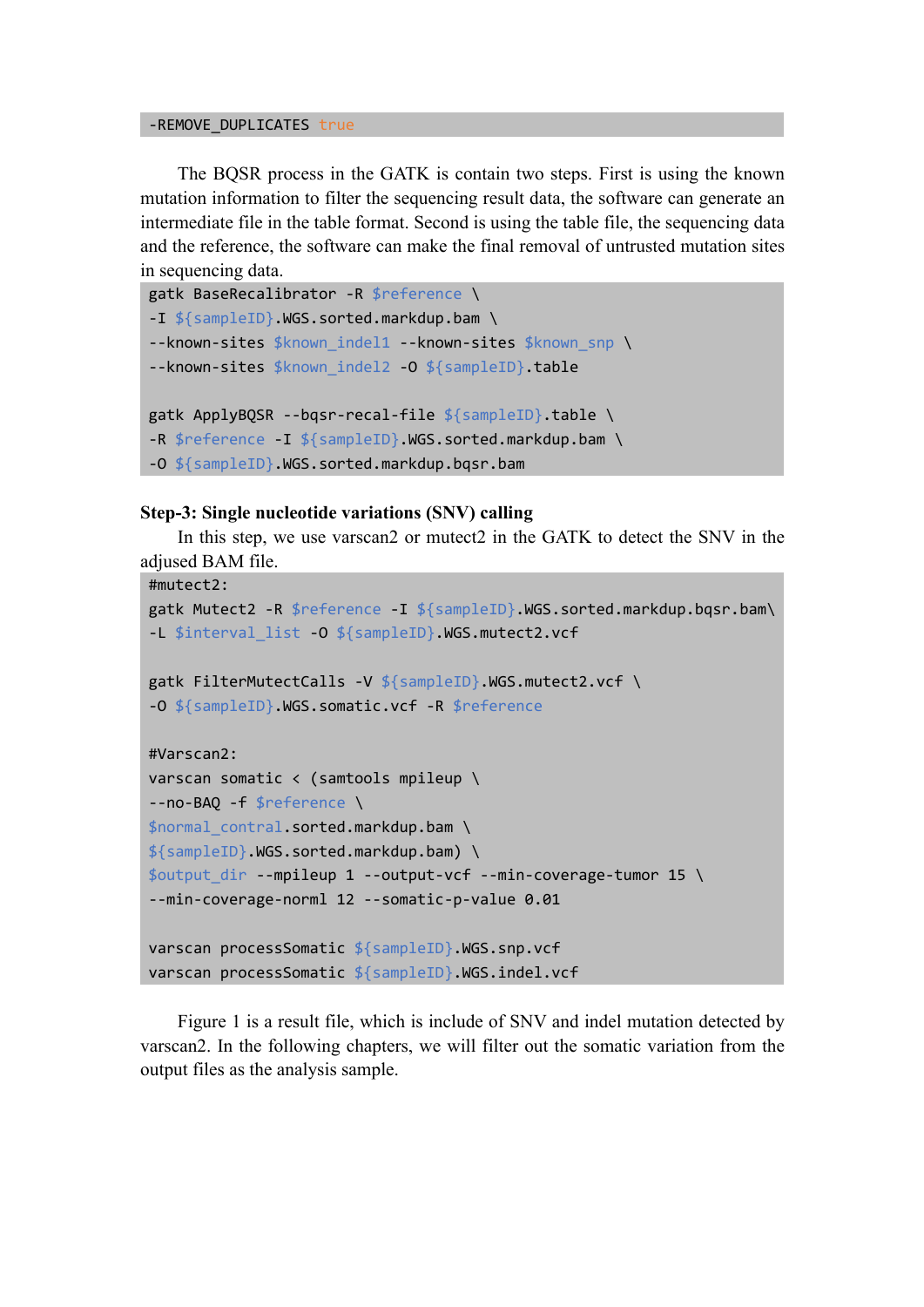| 606384 | chr10 | 132622895 | C.    | т         |                | <b>PASS</b> | DP=83:SS=1:SSC=2:GPV=2.4559e-07:SPV=0.60039 GT:GO:DP:RD:AD:FREO:DP4 0/1:.:5                        |
|--------|-------|-----------|-------|-----------|----------------|-------------|----------------------------------------------------------------------------------------------------|
| 606385 | chr10 | 132622985 | G.    |           |                | <b>PASS</b> | DP=52:SS=1:SSC=2:GPV=9.8643e-08:SPV=0.61197 GT:GO:DP:RD:AD:FREO:DP4 0/1:.:2                        |
| 606386 | chr10 | 132625447 | G.    | $\Delta$  |                | <b>PASS</b> | DP=42; SS=1; SSC=1; GPV=2.607e-06; SPV=0.7348<br>GT:GO:DP:RD:AD: FREO:DP4 0/1: .:2                 |
| 606387 | chr10 | 132625840 |       | CTGTGTG C |                |             | DP=53; SS=1; SSC=6; GPV=5, 7598e-07; SPV=0, 20045 GT: GO: DP: RD: AD: FREO: DP4 0/1<br><b>PASS</b> |
| 606388 | chr10 | 132625974 | т.    |           |                | <b>PASS</b> | DP=32:SS=1:SSC=2:GPV=1.3089e-07:SPV=0.57423 GT:GO:DP:RD:AD:FREO:DP4 0/1:.:2                        |
| 606389 | chr10 | 132626319 |       |           |                | <b>PASS</b> | DP=43:SS=1:SSC=0:GPV=5.2508e-08:SPV=0.94505 GT:GO:DP:RD:AD:FREO:DP4 0/1:.:2                        |
| 606390 | chr10 | 132626378 | G.    | $\Delta$  |                | <b>PASS</b> | $DP=47;$ SS=1; SSC=0; GPV=6.1512e-28; SPV=1<br>GT:GO:DP:RD:AD:FREO:DP4 1/1:.:30:0:                 |
| 606391 | chr10 | 132626561 |       | $\top$    |                | <b>PASS</b> | DP=53;SS=1;SSC=5;GPV=8.7266e-12;SPV=0.28525 GT:GO:DP:RD:AD:FREO:DP4 0/1:.:3                        |
| 606392 | chr10 | 132628463 | CGG C |           |                | <b>PASS</b> | DP=33:SS=1:SSC=6:GPV=0.0038123:SPV=0.22021 GT:GO:DP:RD:AD:FREO:DP4 0/1:.:1                         |
| 606393 | chr10 | 132629208 |       | G         |                | <b>PASS</b> | $DP = 52 : SS = 1 : SSC = 0 : GPU = 6.3169e - 31 : SPV = 1$<br>GT:GO:DP:RD:AD:FREO:DP4 1/1:.:28:0: |
| 606394 | chr10 | 132629528 | А     | G         |                | <b>PASS</b> | DP=61;SS=1;SSC=1;GPV=8.637e-13;SPV=0.79121 GT:GO:DP:RD:AD:FREO:DP4 0/1:.:4                         |
| 606395 | chr10 | 132630615 | А     | G         |                | <b>PASS</b> | DP=41;SS=1;SSC=1;GPV=1,6028e-05;SPV=0,66419 GT:GO:DP:RD:AD:FREO:DP4 0/1:.:2                        |
| 606396 | chr10 | 132636163 | Δ.    |           | <b>ATGTGTG</b> |             | DP=57;SS=1;SSC=2;GPV=1.364e-06;SPV=0.57992 GT:GO:DP:RD:AD:FREO:DP4 0/1<br><b>PASS</b>              |
| 606397 | chr10 | 132636996 | Δ.    |           |                | <b>PASS</b> | DP=71;SS=1;SSC=0;GPV=2.68349e-42;SPV=1 GT:GQ:DP:RD:AD:FREQ:DP4 1/1:.:39:0:                         |
| 606398 | chr10 | 132637063 | G     | $\Delta$  |                | <b>PASS</b> | DP=65:SS=1:SSC=4:GPV=8,9089e-11:SPV=0,3858 GT:GO:DP:RD:AD:FREO:DP4 0/1:.:3                         |
| 606399 | chr10 | 132640399 |       |           |                | <b>PASS</b> | DP=76;SS=1;SSC=2;GPV=7.6319e-16;SPV=0.59075 GT:GO:DP:RD:AD:FREO:DP4 0/1:.:3                        |
|        |       |           |       |           |                |             |                                                                                                    |

Figure 1 The results of varscan2 are saved in VCF format

## **Step-4: Copy number variation calling**

In addition to SNP variation, genome variation includes copy number variation and structure variation. In COSINE, sclust is used to detect the variation of copy number.

```
Sclust bamprocess -t ${sampleID}.WGS.sorted.markdup.bqsr.bam \
                  -n ${sampleID}.WGS.sorted.markdup.bqsr.bam \
                  -o ${sampleID} -part 2 -build hg38 -r chr1
Sclust bamprocess -t ${sampleID}.WGS.sorted.markdup.bqsr.bam \
                  -n ${sampleID}.WGS.sorted.markdup.bqsr.bam \
                  -o ${sampleID} -part 2 -build hg38 -r chr2
...##running for all 24 chorosomes
Sclust bamprocess -i ${sampleID}. -o ${sampleID}.
Sclust cn -rc ${sampleID} rcount.txt -snp ${sampleID} snps.txt \
-vcf ${sclust}.input.vcf -o ${sampleID} --ns 1000
```
Figure 2 shows the copy number variation detected by the Sclust, and the purity and ploidy of the tumor-normal paired genomic data. In addition, copy number (brown) and minor allele copy number (green) of each chromosome were shown.



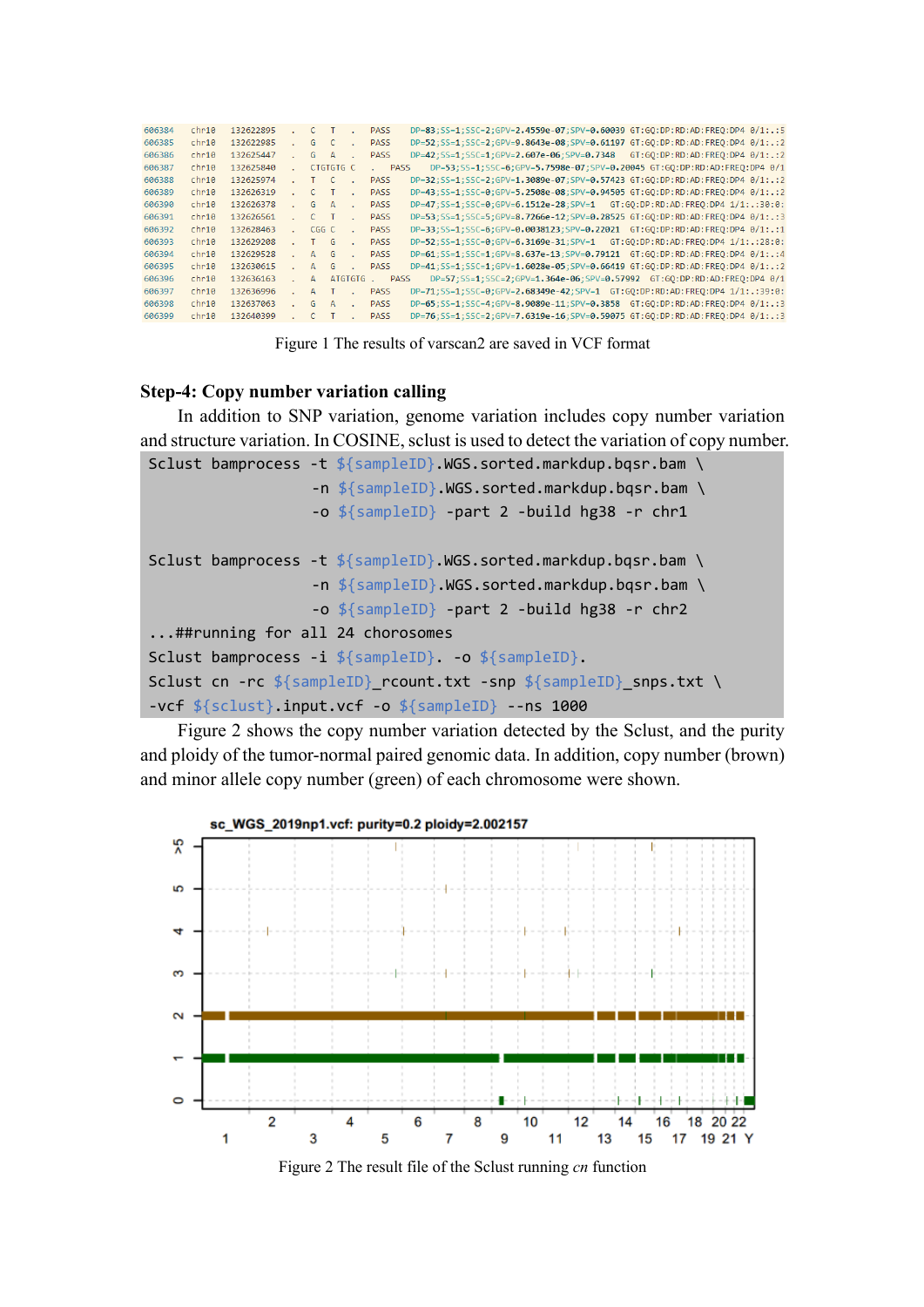## **3. Preprocess of subclonal inference**

here is a workflow for convert VCF file to different subclonal inference method.



Figure 3 Method of format conversion

#### **Step-1: Convert the SNP information into the input format of Sclust**

On the basis of input file conversion, the software of mutation detection and evolutionary analysis can dock without data loss, and the analysis process of tumor cell information is improved. The platform can use the same data to evaluate the performance of different software, and provides reliable and stable running results. The function of the script named *varscanTosclust.py* is to convert varscan2 output file to sclust input file. *-i* represents varscan software indel detection result; *-s* represents varscan software snp detection result; *-o* means the file name of conversion result. python \$map\_dir/bash/varscanTosclust.py -i \$varscan2.out.indel.vcf \

```
 -s $varscan2.out.snp.vcf \
-o ${sclust}.input.vcf
```
The function of the script named *mutectTosclust.py* is to convert mutect2 output file to sclust input file. *-i* represents varscan software indel detection result; *-o* means input conversion result file name

```
python $map_dir/bash/mutectTosclust.py -i $varscan2.out.indel.vcf \
                                        -o ${sclust}.input.vcf
```
The function of the script named *sclust to pyclone.py* is to convert sclust output file to Pyclone input file. *-i* represents allele information file, which can be obtained by sclust; *-n* means a sample name to control the output file name; *-v* the vcf file for sclust, and the previous The output files of the two scripts are the same.

```
python $map dir/bash/sclust to pyclone.py -i ${sclust}.allelic.txt \
                                            -n $sample_name \
                                            -v ${sclust}.input.vcf \
                                           -o $output path of Directory
```
The function of the script named sclust to fastclone.py is to convert sclust output file to FastClone input file. Fastclone has the same input format as pyclone, so the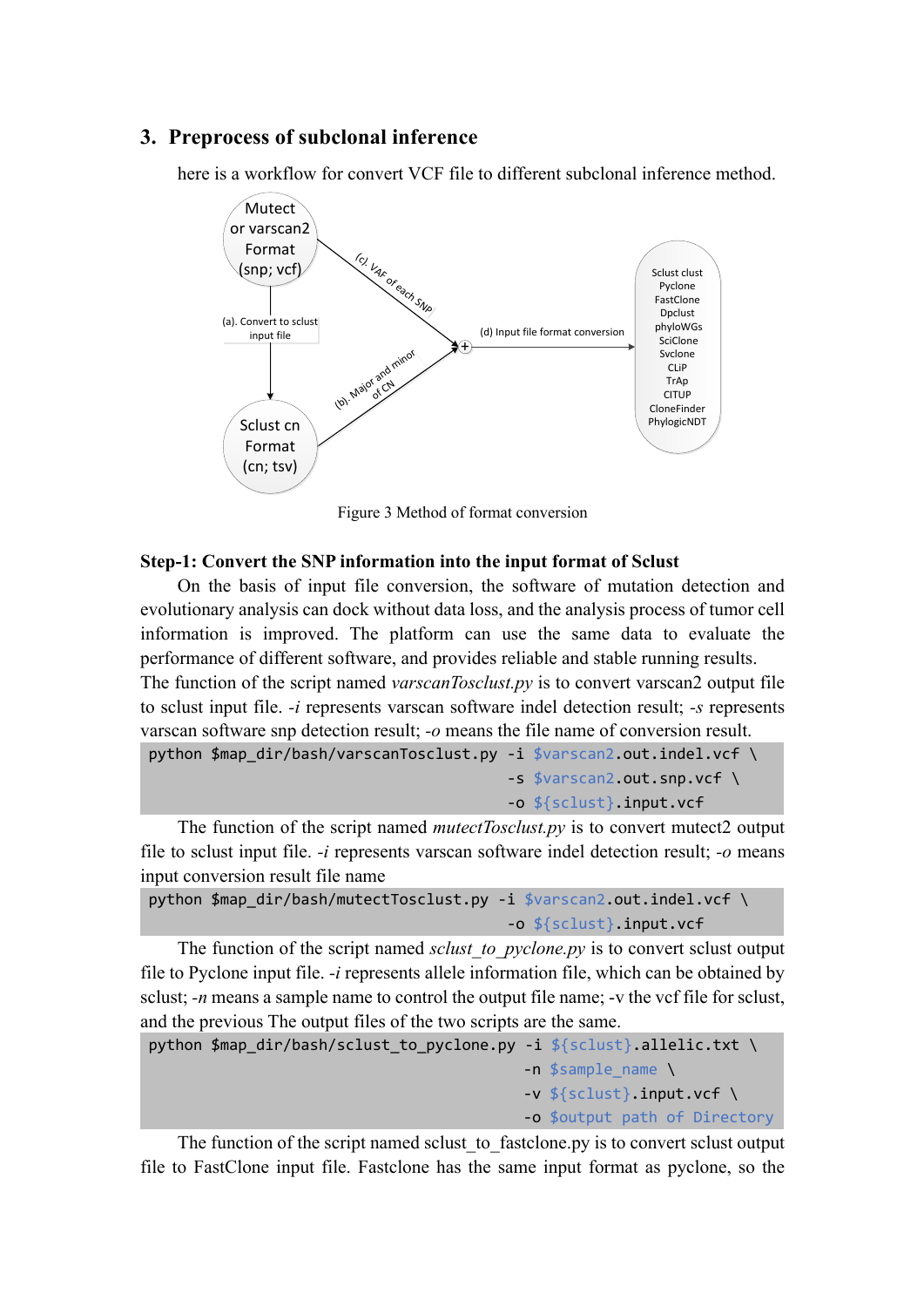conversion script is the same.

```
python $map_dir/bash/ sclust_to_fastclone.py -i ${sclust}.allelic.txt \
                                          -n $sample name \
                                           -v ${sclust}.input.vcf \
                                          -o $output path of Directory
```
The following is an example of a conversion file. Figure 4 (A) represents the output file of varscan, and Figure 4 (B) represents the input file of sclust after conversion.

| chr1 | 206641 | А    | G       | <b>PASS</b> | DP=39; SS=1; SSC=11; GPV=0.0058219; SPV=0.071064<br>GT:GO:DP:RD:AD:FREO:DP4 0/0:.:1      |
|------|--------|------|---------|-------------|------------------------------------------------------------------------------------------|
| chr1 | 206680 |      | C       | <b>PASS</b> | DP=49;SS=1;SSC=11;GPV=0.013285;SPV=0.069782 GT:GO:DP:RD:AD:FREO:DP4 0/0:.:26:25          |
| chr1 | 206693 |      | G       | <b>PASS</b> | DP=49:SS=1:SSC=12:GPV=0.0062092:SPV=0.055076<br>$GT:GO:DP:RD:AD: FREO:DP4 0/0:$ .:2      |
| chr1 | 206696 | AG A |         | <b>PASS</b> | DP=50;SS=1;SSC=11;GPV=0.013331;SPV=0.078014 GT:GO:DP:RD:AD:FREO:DP4 0/0:.:26:25          |
| chr1 | 206724 | А    | G       | <b>PASS</b> | DP=51; SOMATIC SS=2; SSC=17; GPV=1; SPV=0.016436<br>GT:GQ:DP:RD:AD FREQ:DP4 0/0:.:2      |
| chr1 | 206733 | А    | $AAG$ . | <b>PASS</b> | DP=57; SOMATIC; SS=2; SSC=25; GPV=1; SPV=0.0031178<br>$GT:GO:DP:RD:AD:FRED:DP4 0/0:$ .:2 |
| chr1 | 206808 | А    | G       | <b>PASS</b> | DP=38;SS=1;SSC=10;GPV=0.012628;SPV=0.089856 GT:GO:DP:RD:AD:FREO:DP4 0/0:.:19:18          |
| chr1 | 206817 | G    |         | <b>PASS</b> | DP=35; SS=1; SSC=6; GPV=0.026693; SPV=0.20674<br>GT:GO:DP:RD:AD:FREO:DP4 0/0:.:16:15     |
| chr1 | 206849 | C.   | G       | <b>PASS</b> | GT:GO:DP:RD:AD:FREO:DP4 0/0:.:9:7:1<br>DP=19:SS=1:SSC=4:GPV=0.051948:SPV=0.38235         |
| chr1 | 206863 |      | C       | <b>PASS</b> | GT:GO:DP:RD:AD:FREO:DP4 0/0:.:11:10<br>DP=20; SS=1; SSC=4; GPV=0.11486; SPV=0.37564      |
| chr1 | 206946 |      | C       | <b>PASS</b> | DP=35;SS=1;SSC=6;GPV=0.01238;SPV=0.2478 GT:GO:DP:RD:AD:FREO:DP4 0/0:.:19:17:2:1          |
| chr1 | 206949 | А    | C       | <b>PASS</b> | GT:GO:DP:RD:AD:FREO:DP4 0/0:.:20:18<br>$DP = 36$ ; SS=1; SSC=6; GPV=0.012467; SPV=0.2265 |
| chr1 | 207010 |      |         | <b>PASS</b> | GT:GO:DP:RD:AD:FREO:DP4 0/1:.:20:15<br>DP=41:SS=1:SSC=3:GPV=9.5339e-05:SPV=0.4049        |
| chr1 | 207015 | А    | G       | <b>PASS</b> | DP=42; SS=1; SSC=4; GPV=4.0777e-05; SPV=0.32338<br>GT:GO:DP:RD:AD:FREO:DP4 0/1:.:20:15   |
| chr1 | 207108 |      | А       | <b>PASS</b> | DP=31:SS=1:SSC=1:GPV=0.0001594:SPV=0.71296<br>GT:GO:DP:RD:AD:FREO:DP4 0/1:.:13:8:        |

Figure 4 (A) The result file of varscan2.

| chr1 | 28441  |                             | A G            |          | $\sim$               |             | mfilter DP=13;AF=0.153846153846154;DP N=14;AF N=0                  |
|------|--------|-----------------------------|----------------|----------|----------------------|-------------|--------------------------------------------------------------------|
| chr1 | 28875  |                             | G              | A .      |                      |             | mfilter DP=19;AF=0.421052631578947;DP N=19;AF N=0.0526315789473684 |
| chr1 | 33520  |                             | G              | GAT.     |                      |             | mfilter DP=18;AF=0.1111111111111111;DP N=25;AF N=0                 |
| chr1 | 38323  |                             | $\mathsf{C}$   | $\top$ . |                      |             | mfilter DP=16;AF=0.125;DP N=13;AF N=0                              |
| chr1 | 39015  | ÷.                          | A C            |          | $\sim$               |             | mfilter DP=18;AF=0.1111111111111111;DP N=11;AF N=0                 |
| chr1 | 39256  | ÷.                          | A              | G        | $\mathbf{r}$         | <b>PASS</b> | DP=56;AF=0.232142857142857;DP N=43;AF N=0.0232558139534884         |
| chr1 | 54001  | ÷.                          | $A$ $G$        |          | $\sim$               | PASS        | DP=21;AF=0.142857142857143;DP N=33;AF N=0                          |
| chr1 | 84002  | s.                          | G              |          |                      | GAAAGAAAA . | PASS DP=18; AF=0.166666666666667; DP N=39; AF N=0                  |
| chr1 | 99081  |                             | $\blacksquare$ | - C      | $\sim$               | PASS        | $DP = 8$ ; AF=0.25; DP N=58; AF N=0                                |
| chr1 | 113109 | ÷.                          | $A$ $G$        |          | <b>Card Contract</b> | <b>PASS</b> | DP=34;AF=0.147058823529412;DP N=45;AF N=0                          |
| chr1 | 137114 | A.                          | A T            |          | $\sim$               |             | mfilter DP=12;AF=0.166666666666667;DP N=9;AF N=0                   |
| chr1 | 142117 | S.                          | TG T           |          | $\sim$               | PASS        | DP=18;AF=0.2222222222222222;DP N=16;AF N=0                         |
| chr1 | 159007 | $\mathcal{L}^{\mathcal{L}}$ |                |          |                      |             | AAC A . mfilter DP=18; AF=0.11111111111111111; DP N=28; AF N=0     |
| chr1 | 162305 |                             | A T            |          | $\mathbf{r}$         |             | mfilter DP=15;AF=0.133333333333333;DP N=17;AF N=0                  |
|      |        |                             |                |          |                      |             |                                                                    |

Figure 4 (B) The converted file for sclust.

#### **Step-2 Use the** *CN* **command in Sclust**

This step is responsible for calculating copy number variation (CNV), major and minor of copy number, clone copy number fraction (CCF), ploidy and purity in the WGS data.

```
Sclust cn -rc ${sampleID}_rcount.txt -snp ${sampleID}_snps.txt \
-vcf ${sclust}.input.vcf -o ${sampleID} --ns 1000
```
## **Step-3 Get VAF information from SNP file.**

VAF can be found in the VCF format file, that is, the contents marked by the red box in Figure 4(a). The VAF value can be extracted by using the script in step 1

## **Step-4 Convert the format of input file.**

The input formats of the 12 kinds of software are different. According to the different input formats, python scripts are used to format and output the data. Taking the detection results of mutect2 as an example, the document shows the output formats of 12 methods.

*(a) Call pandas;*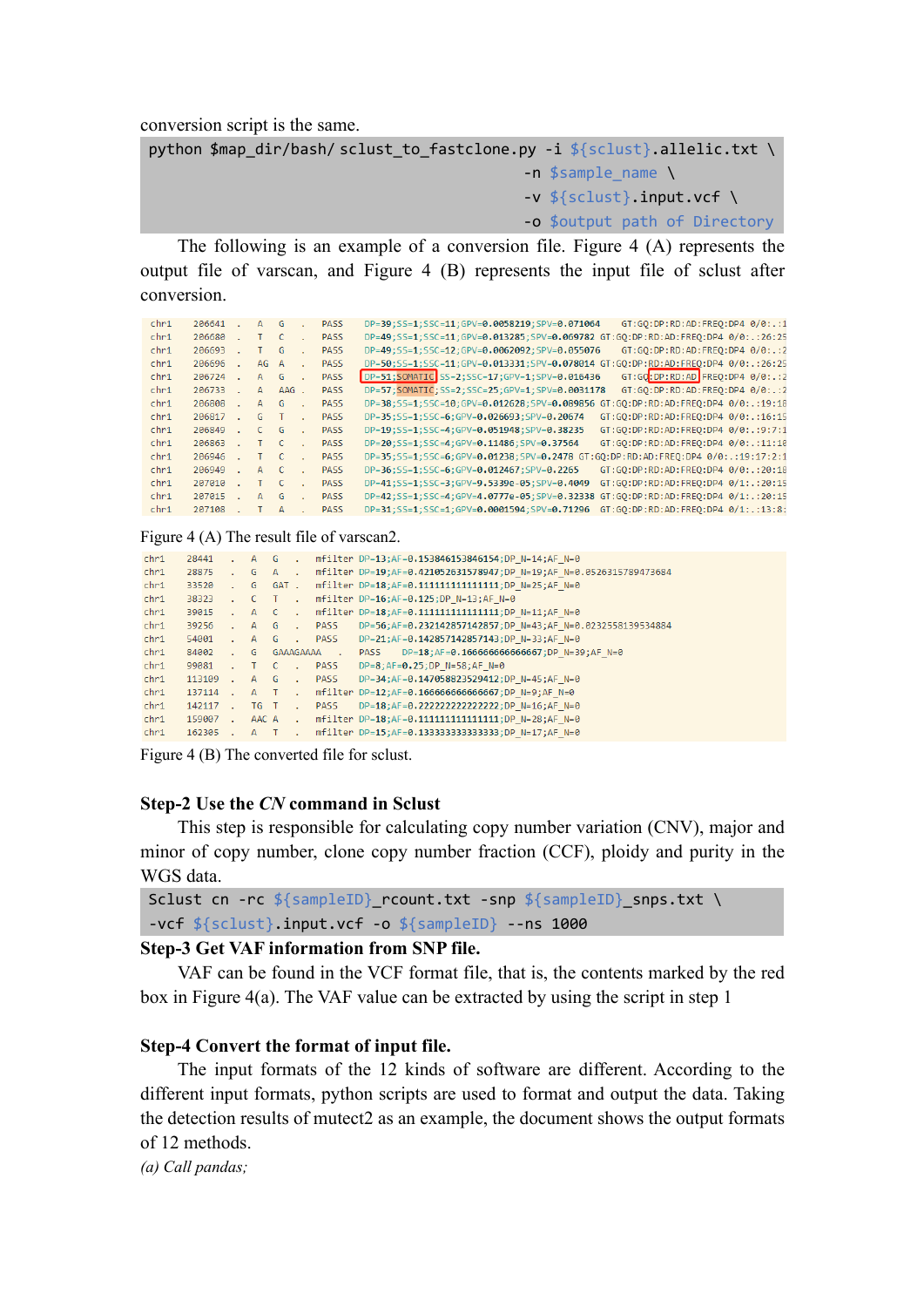Pandas, which is a python extension package for processing big data.

import pandas as pd

*(b) Use Python to read the detection results of mutect2;*

The parameter path represents the path of the vcf file.

```
f = open(path, 'r')
```

```
df = pd.read.csv(f,sep=' \t), header=None, comment=' #')df.columns =['CHROM','POS','ID','REF','ALT','QUAL','FILTER','INFO','FORMAT','TUMOR']
print("read end")
```
#### (c) *calculate the VAF value at each variant locus.*

Obtain the reference depth reading and allele reading depth to calculate the VAF value at each variant locus.

```
df TUMOR = df['TUMOR'].str.split(":",expand=True)
df_TUMOR.columns=['GT','AD','AF','DP','F1R2','F2R1','PGT','PID','PS','SB']
df_TUMOR['DP'] = df_TUMOR['DP'].astype(int)
df_TUMOR['RD'] = df_TUMOR['AD'].str.split(",").str[0].astype(int)
df_TUMOR['AD'] = df_TUMOR['AD'].str.split(",").str[1].astype(int)
answer['DP c'] = df TUMOR['RD'] + df TUMOR['AD']answer['AF_c'] = df_TUMOR['AD']/answer['DP_c']
df = df.join(answer)
```
*(d) calculate the genotype of each variant locus*

*allelic\_ File* is the path of *\${SampleID}\_icn.seg* which is obtained by using the CN command of sclust software

```
f = open(allelic_file, 'r')
df2 = pd.read_csv(f, sep=' \t), header=0, comment='#')df2['Start'] = df2['Start'].astype(int)
df2['End'] = df2['End'].astype(int)
for chr,pos in zip(df[['CHROM','POS']]):
    aline = df2[(df2['Start'] < pos) & (df2['End'] > pos) & (df2['Chromosome'] == chr)]
    aline = aline[[\text{Chromosome}', 'A', 'B']]aline = aline.reset_index()
   if aline.shape[0] == 0:
       major = minor = 1else:
        major = alien['A'][0]minor = alien['B'][0]
```
#### *(e) Filter*

The genes located in 23 pairs of chromosomes, high reading depth and somatic variation were retained in the data

```
CHR = ['chr1','chr2','chr3','chr4','chr5','chr6','chr7','chr8','chr9','chr10','chr11','chr12',
'chr13','chr14','chr15','chr16','chr17','chr18','chr19','chr20','chr21','chr22','chrX','chrY']
df = df[df['CHROM'].isin(CHR)]
df = df[df['FILTER']=='PASS']
message = df[(df['DP_c']>14) & (df['AF_c']>0.1) ]
```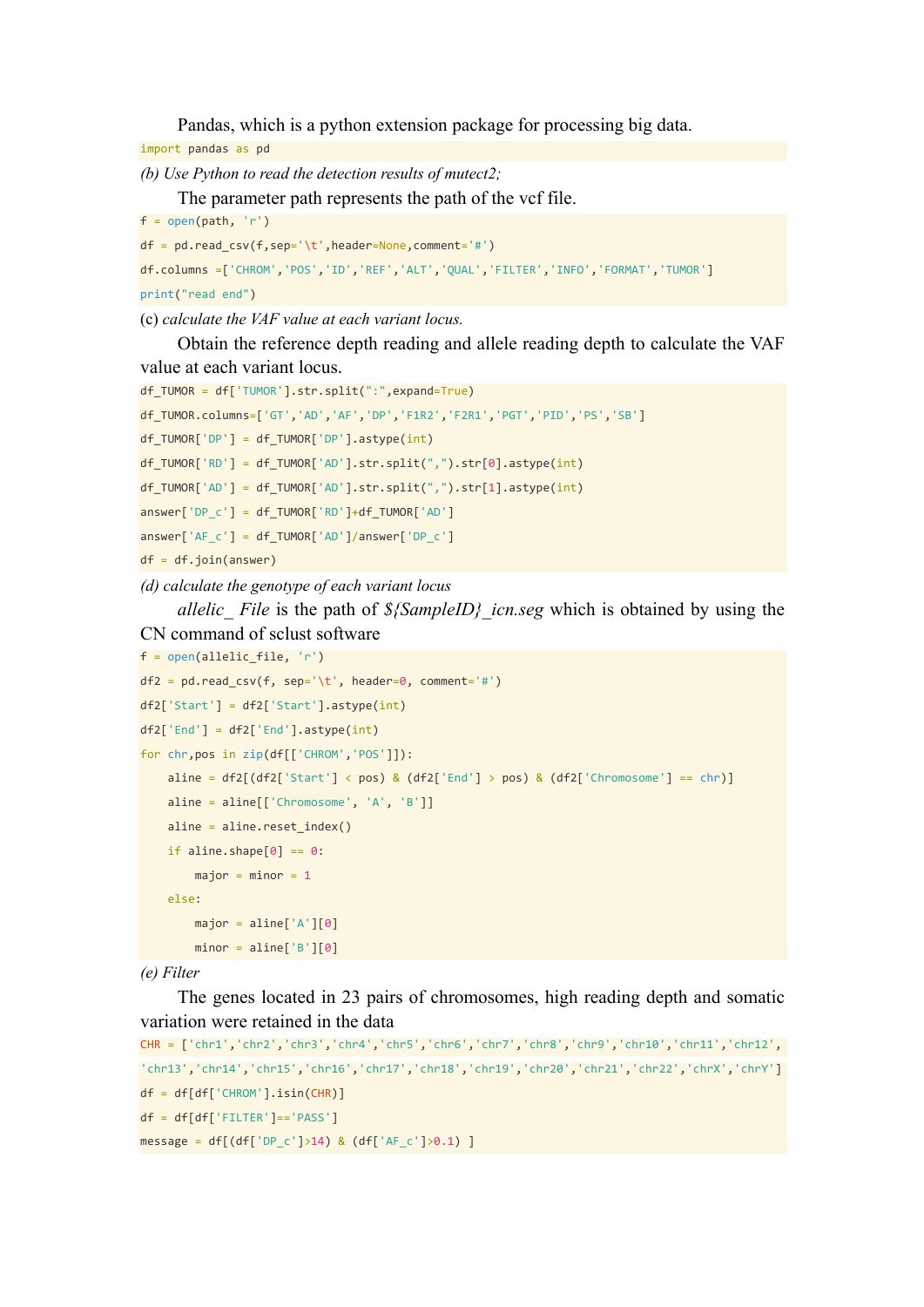message = message[['CHROM','POS','REF','ALT','DP\_n','AF\_n','AD\_n','DP\_c','AF\_c','AD\_c','major'

,'minor','Sample']]

*(f) Output files according to different formats*

## **Sclust:**

Sclust input has been processed in Step-1

## **PyClone and FastClone:**

```
with open(output dir + sample + '.tsv', 'w') as file out:
```

```
file_out.write(message['Sample'].str+message['CHROM'].str+':'+message['POS'].str + '\t')
file out.write(message['DP_c'] + '\t')
file_out.write(message['AD_c'] + '\t')
file out.write(message['major'] + '\t')
file out.write(message['minor'] + '\t')
file_out.write(message['Sample']+ '\t')
```

```
file_out.write(AB + ' \t' + ' \n')
```
#### **DPClust:**

```
with open(output dir + sample + '.tsv', 'w') as file out:
     file_out.write(message['CHROM'].str + '\t')
```

```
file_out.write(message['POS'].str + '\t')
file_out.write(message['DP_c'].str + '\t')
file_out.write(message['AD_c'].str + '\t')
file_out.write(int(message['major']+message['minor']) + '\t')
file_out.write(int(message['major']+message['minor']) + '\t')
file_out.write(message['AF_c']+ '\t')
file_out.write(unphased + '\t' + '\n')
```
#### **phyloWGs:**

```
with open(output_dir + sample + '.tsv', 'w') as file_out:
     file out.write('s'+message['CHROM'].index + '\t')
     file_out.write(message['Sample'].str+message['CHROM'].str+':'+message['POS'].str + '\t')
     file_out.write(message['DP_n'].str + '\t')
     file_out.write(message['DP_c'].str + '\t')
     file_out.write(message['AF_n'].str + '\t')
     file_out.write(message['AF_c'].str + '\t'+ '\n')
```
#### **sciClone and CLiP:**

```
with open(output_dir_cnv + sample + '.tsv', 'w') as file_out:
     file_out.write(df2['CHROM'].str+ '\t')
     file_out.write(df2['Start'].str + '\t')
     file out.write(df2['End'].str + '\t'+ '\n')
     file out.write(int(df2['major']+ df2['minor']) + '\t')
with open(output_dir_snp + sample + '.tsv', 'w') as file_out:
     file_out.write(message['CHROM'].str + '\t')
     file_out.write(message['POS'].str + '\t')
     file_out.write(message['DP_n'].str + '\t')
     file out.write(message['DP_c'].str + '\t')
     file_out.write(message['AF_c'].str + '\t'+ '\n')
```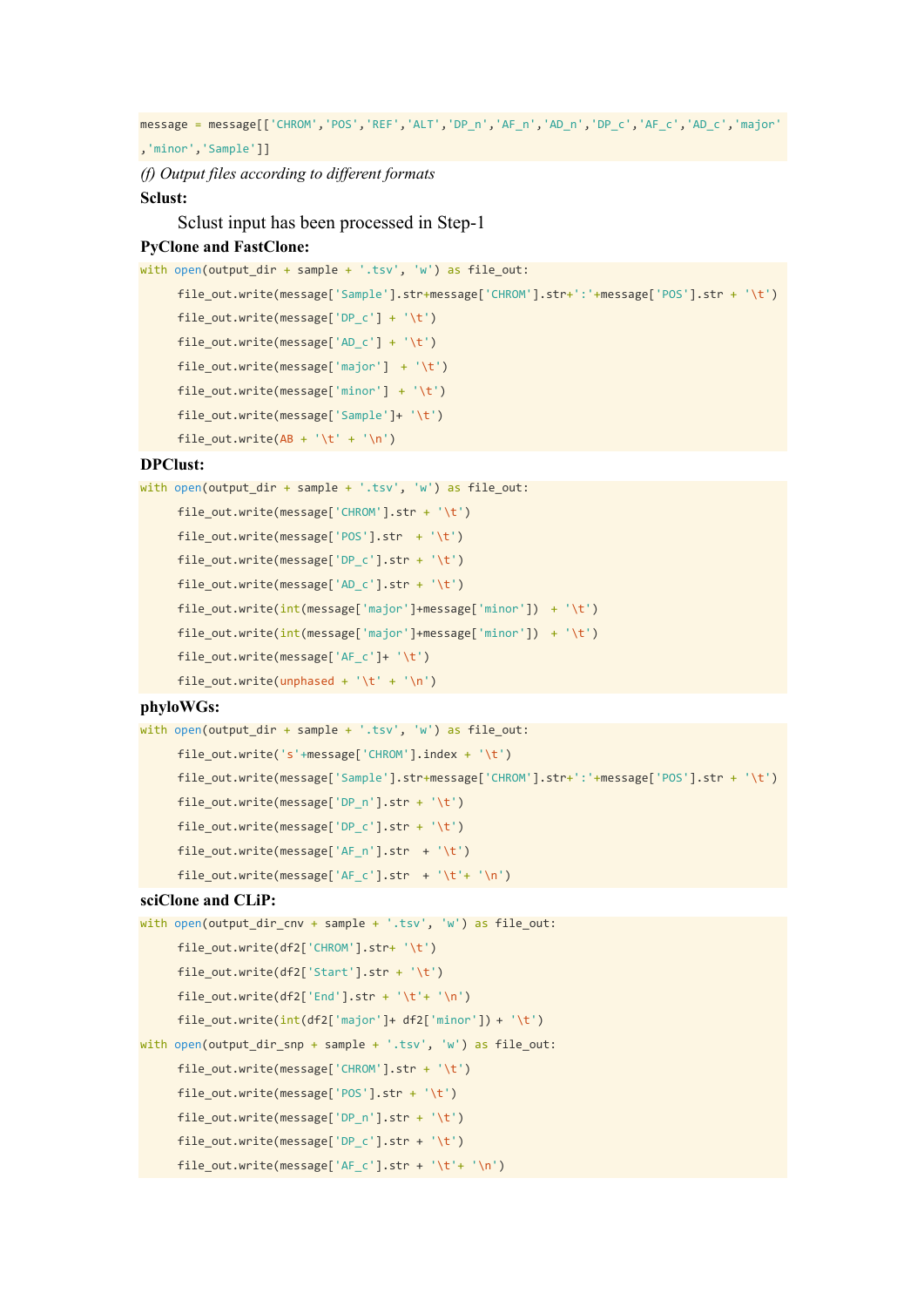### **Svclone**

```
with open(output_dir + sample + '.tsv', 'w') as file_out:
```

```
file_out.write(message['CHROM'].str + '\t')
```

```
file_out.write(message['POS'].str + '\t')
```

```
file_out.write(message['CHROM'].str + '\t')
```

```
file_out.write(message['POS'].str + '\t')
```
## **TrAp**

```
with open(output_dir + sample + '.html', 'w') as file_out:
```

```
file_out.write('SIGNAL' + '\t')
```

```
file_out.write(message['Sample'].str+message['CHROM'].str+':'+message['POS'].str + ' ')
file_out.write(message['DP_c'].str + ' '+ '\n')
```
#### **CloneFinder**

```
with open(output_dir + sample + '.tsv', 'w') as file_out:
```

```
file_out.write(message['Sample'].str+message['CHROM'].str+':'+message['POS'].str + '\t')
file_out.write(message['DP_n'].str + '\t')
```

```
file_out.write(message['DP_c'].str + '\t'+ '\n')
```
## **PhylogicNDT:**

```
with open(output_dir + sample + '.tsv', 'w') as file_out:
```

```
file_out.write(message['Sample'].str+message['CHROM'].str+':'+message['POS'].str + '\t')
file_out.write(message['CHROM'].str + '\t')
file_out.write(message['POS'].str + '\t')
file_out.write(message['REF'].str + '\t')
file_out.write(message['ALT'].str + '\t')
file_out.write(message['DP_c'].str + '\t')
file_out.write(message['AD_c'].str + '\t'+ '\n')
```
## **4. Subclonal inferencing**

## **Sclust**

## 1 bamprocess

The function of *bamprocess* is to analyze the reading depth (RD) information, allele information and GC content and SNP of whole genome sequencing (WGS) data. This information is stored in two files named  $\frac{\sigma}{\sigma}$  (sampleID) reount.txt and  $\{\text{sampleID}\}\$  snps.txt. In particular, each chromosome needs to be processed separately. Finally, the *-i* and *-o* parameters are used to merge all the files to get the final result.

```
Sclust bamprocess -t ${sampleID}.WGS.sorted.markdup.bqsr.bam \
                  -n ${sampleID}.WGS.sorted.markdup.bqsr.bam \
                  -o ${sampleID} -part 2 -build hg38 -r chr1
Sclust bamprocess -t ${sampleID}.WGS.sorted.markdup.bqsr.bam \
                  -n ${sampleID}.WGS.sorted.markdup.bqsr.bam \
                  -o ${sampleID} -part 2 -build hg38 -r chr2
... ...
```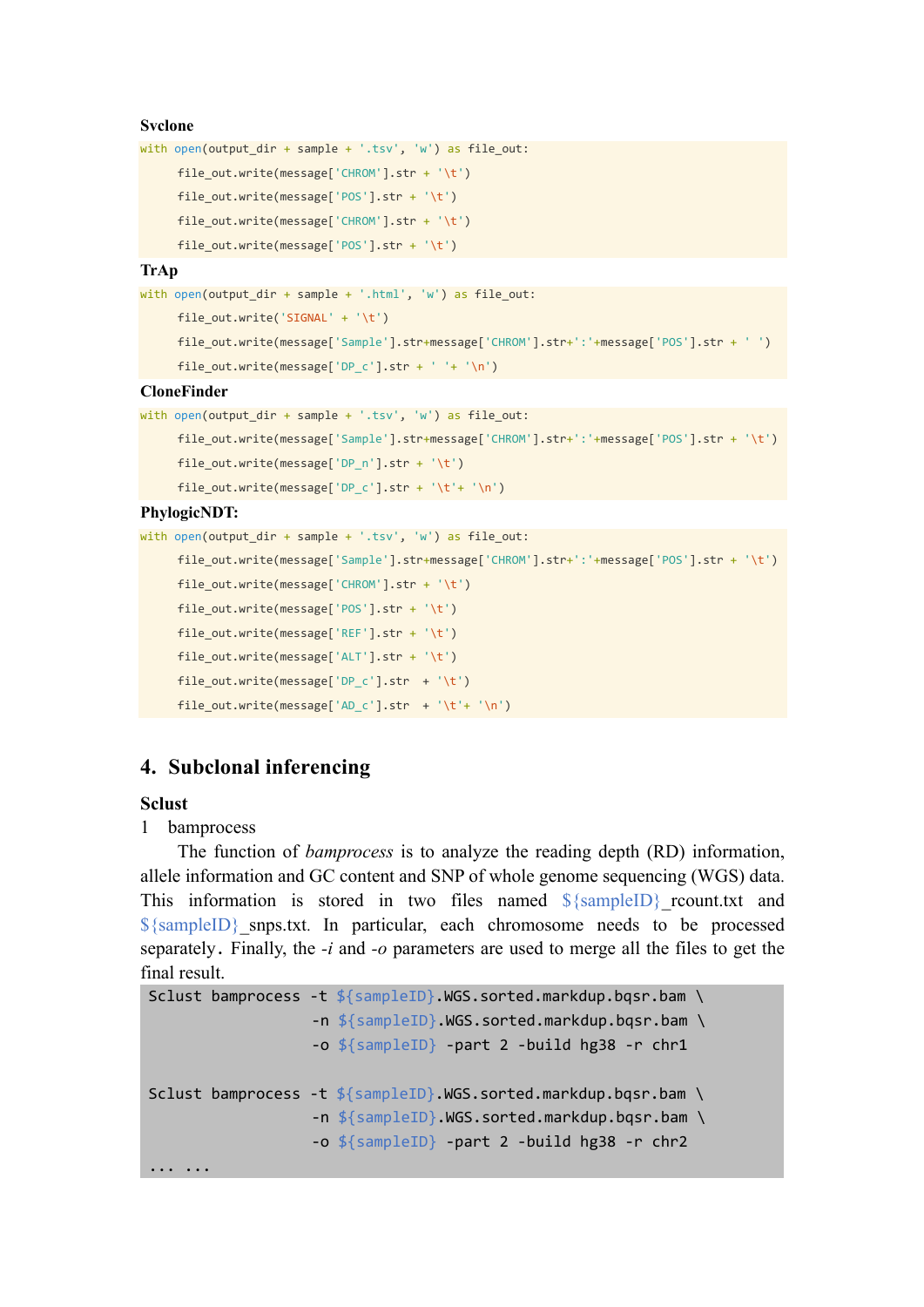```
Sclust bamprocess -t ${sampleID}.WGS.sorted.markdup.bqsr.bam \
                  -n ${sampleID}.WGS.sorted.markdup.bqsr.bam \
                  -o ${sampleID} -part 2 -build hg38 -r chrY
Sclust bamprocess -i ${sampleID}. -o ${sampleID}.
```
2 cn

This step is responsible for calculating copy number variation (CNV), clone copy number fraction (CCF), ploidy and purity in the WGS data.

```
Sclust cn -rc ${sampleID}_rcount.txt -snp ${sampleID}_snps.txt \
-vcf ${sclust}.input.vcf -o ${sampleID} --ns 1000
```
3 cluster

This function is used to cluster the tumor cell fraction (CCF) to find the corresponding evolution table.

Sclust cluster -I \${sampleID} -lambda \${lambda}

Figure 4 shows some visualization results of sclust software, in which Figure 4 (A) shows the purity, ploidy and copy number of tumor, and Figure 4 (B) describes the clustering result information.



Figure 4 (A) The result files obtained by running cn function.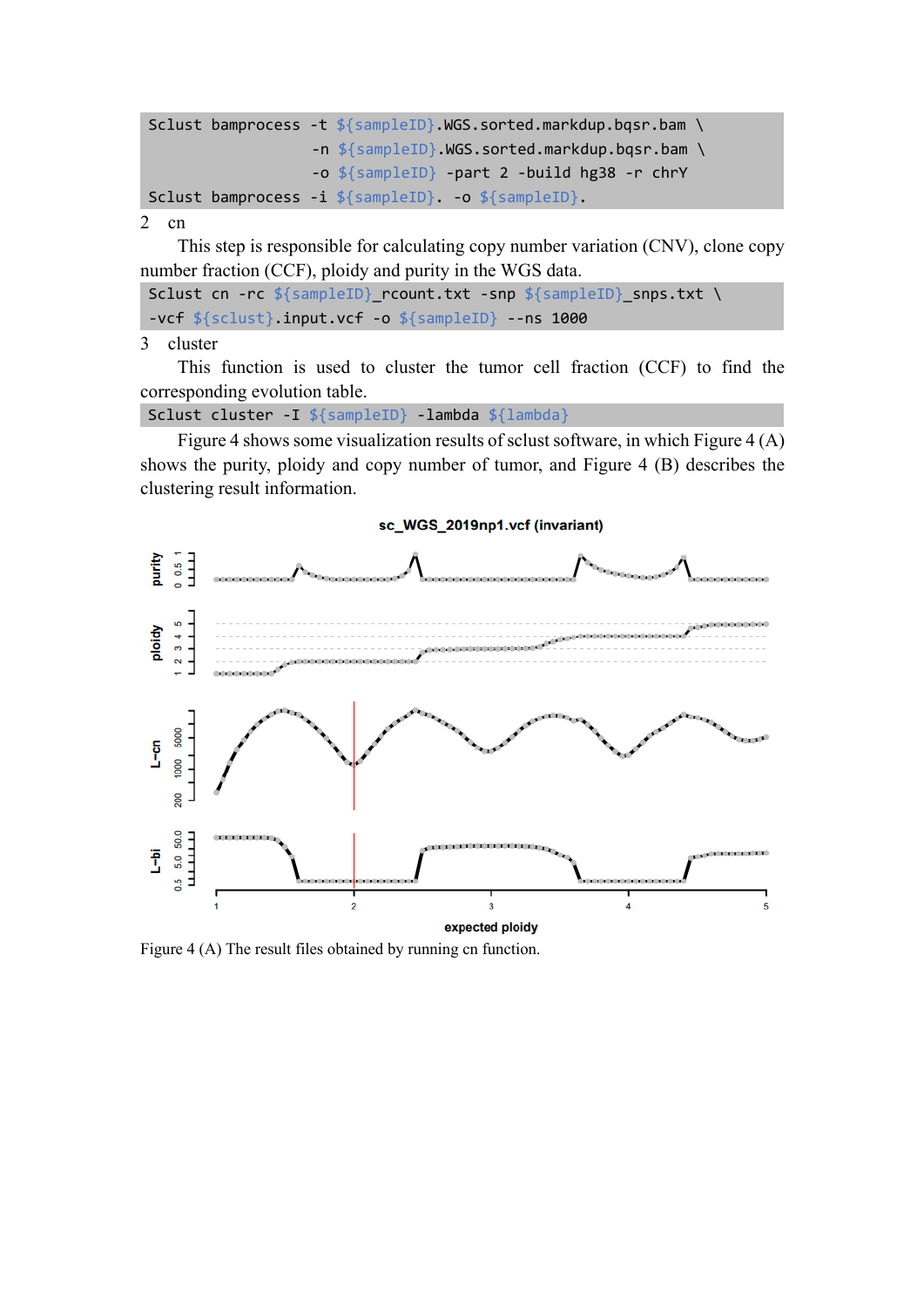

Figure 4 (B) The result files obtained by running cluster function.

## **Pyclone**

1 analysis pipeline

Run the whole process of pyclone to get the phylogenetic tree of tumor cells.

2 setup and run analysis

Pyclone uses the function named *setup\_analysis* to specify the location of the input sample and the output of the result file, and generates the configuration file in yaml format.

```
PyClone setup analysis --in files ${sampleID}/*.tsv --working dir
${sampleID}_out_dir
```
The function of *run\_analysis* specifies the output location of yaml format configuration files, and the command will output yaml format files.

PyClone run\_analysis --config\_file \${sampleID}\_out\_dir/config.yaml

```
3 plot clusters
```
The function named *plot* clusters generates the clustered images, outputs them in PDF format, and specifies the location of the PDF file.

PyClone plot\_clusters --config\_file \${sampleID}\_out\_dir/config.yaml \ --plot\_file \${sampleID}\_out\_dir/cluster --plot\_type density

4 plot loci

The function of *plot\_clusters* generates the image file of loci and outputs it in PDF format

PyClone plot\_loci --config\_file \${sampleID}\_out\_dir/config.yaml \ --plot file \${sampleID}\_out\_dir/cluster --plot\_type density

Figure 5 shows part of the results of the plot clusters function, which showed the relationship between cell prevalence and clustering density.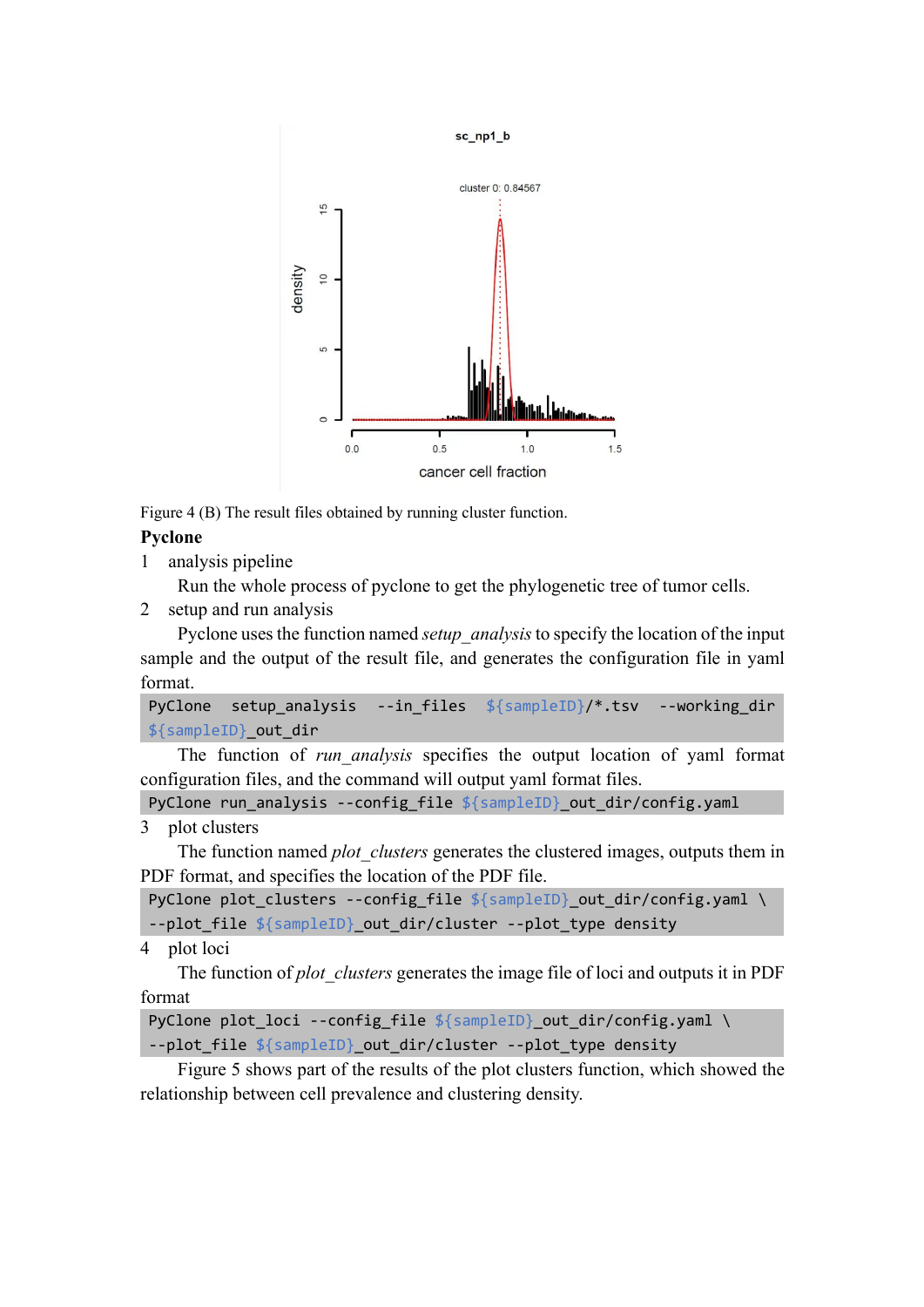

Figure 5 The visualization result of pyclone

## **Fastclone**

1 run fastclone

fastclone contains three key parameters, load-pyclone, load-pyclone truth and load-mutect battenberg. Using the load-pyclone parameter means that the loaded file is the same as the input file of pyclone. The load-pyclone truth parameter represents that the loaded file is selected from the pyclone input file. load-mutect\_battenberg represents that the loaded file is the file obtained by the MuTect and Battenberg methods. The specific running code is as follows:

```
for sample_file in ${sampleID}_dir
do
(fastclone load-pyclone prop ${sample_file} None solve \
${sample_file}_output) >> output_record_update 2>&1
done
```
# **5. The formats of all 12 methods**

## sclust:

Sclust software needs to use SNP results of sequencing data in *CN* command. The input format of SNP information is VCF, and the details are as follows:

| Column       | <b>Description</b>                                                  |
|--------------|---------------------------------------------------------------------|
| <b>CHROM</b> | Chromosome on which the mutation occurred                           |
| <b>POS</b>   | Position at which the mutation occurred                             |
| ID           | Any string identifying the variant -- this need not be a gene name. |
| <b>REF</b>   | Base type of reference gene                                         |
| ALT          | Base type allele gene                                               |
| Filter       | Base quality                                                        |
| <b>INFO</b>  | Mutation information                                                |

## PyClone and FastClone: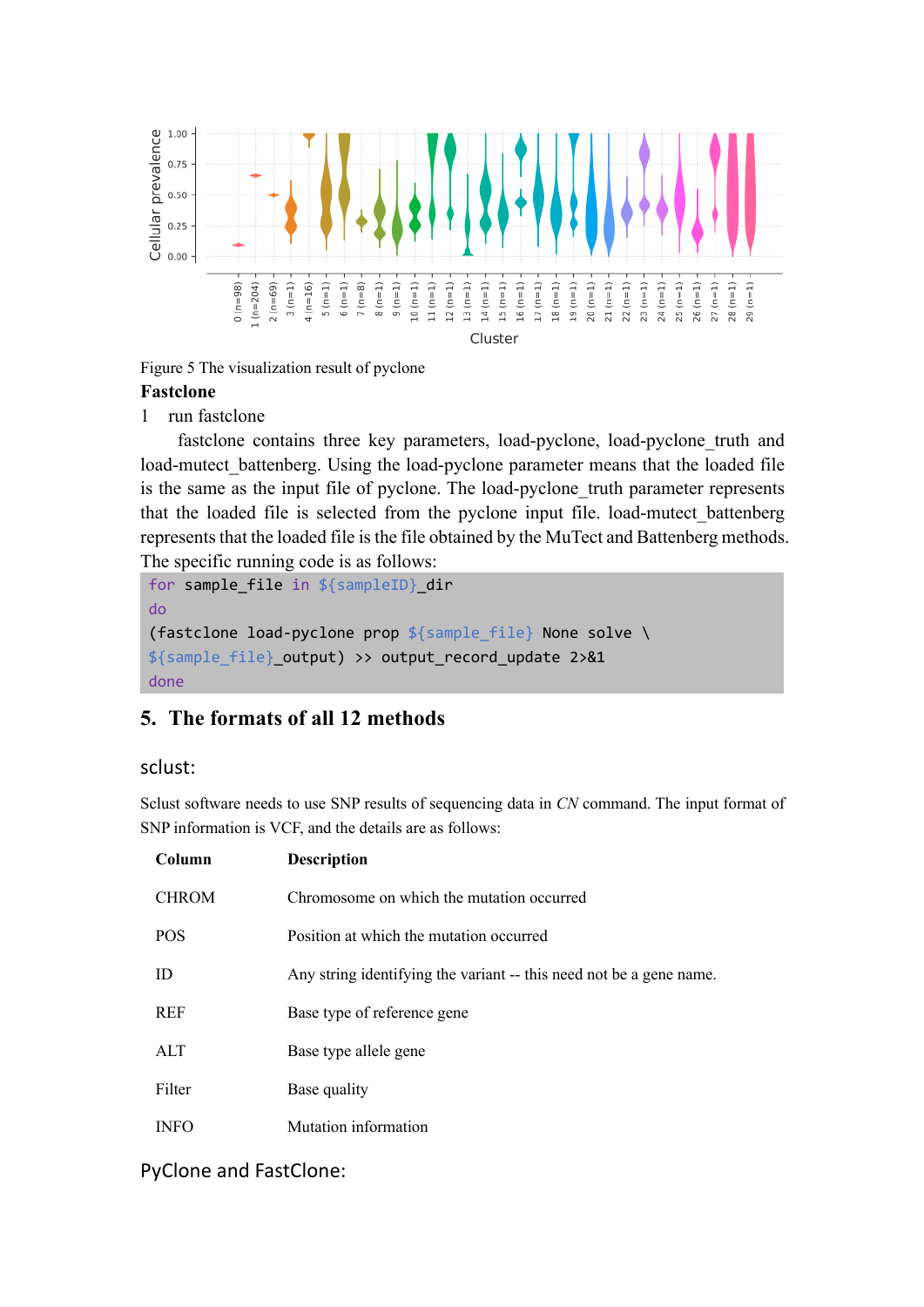Pyclone and fastclone have the same input format. The specific format is as follows:

| Column      | <b>Description</b>                                                                                                                                       |
|-------------|----------------------------------------------------------------------------------------------------------------------------------------------------------|
| mutation id | Any string identifying the variant -- this need not be a gene name.                                                                                      |
| ref counts  | The number of reads overlapping the locus matching the reference allele                                                                                  |
| var counts  | The number of reads overlapping the locus matching the variant allele.                                                                                   |
| normal cn   | The copy number of the locus in non-malignant cells. This should<br>generally be 2 except for sex chromosomes in males.                                  |
| minor cn    | The copy number of the minor allele in the malignant cells. This must be<br>less than equal the value in the major on column.                            |
| major cn    | The copy number of the major allele in the malignant cells. This should be<br>greater than equal to the value in the minor on column and greater than 0. |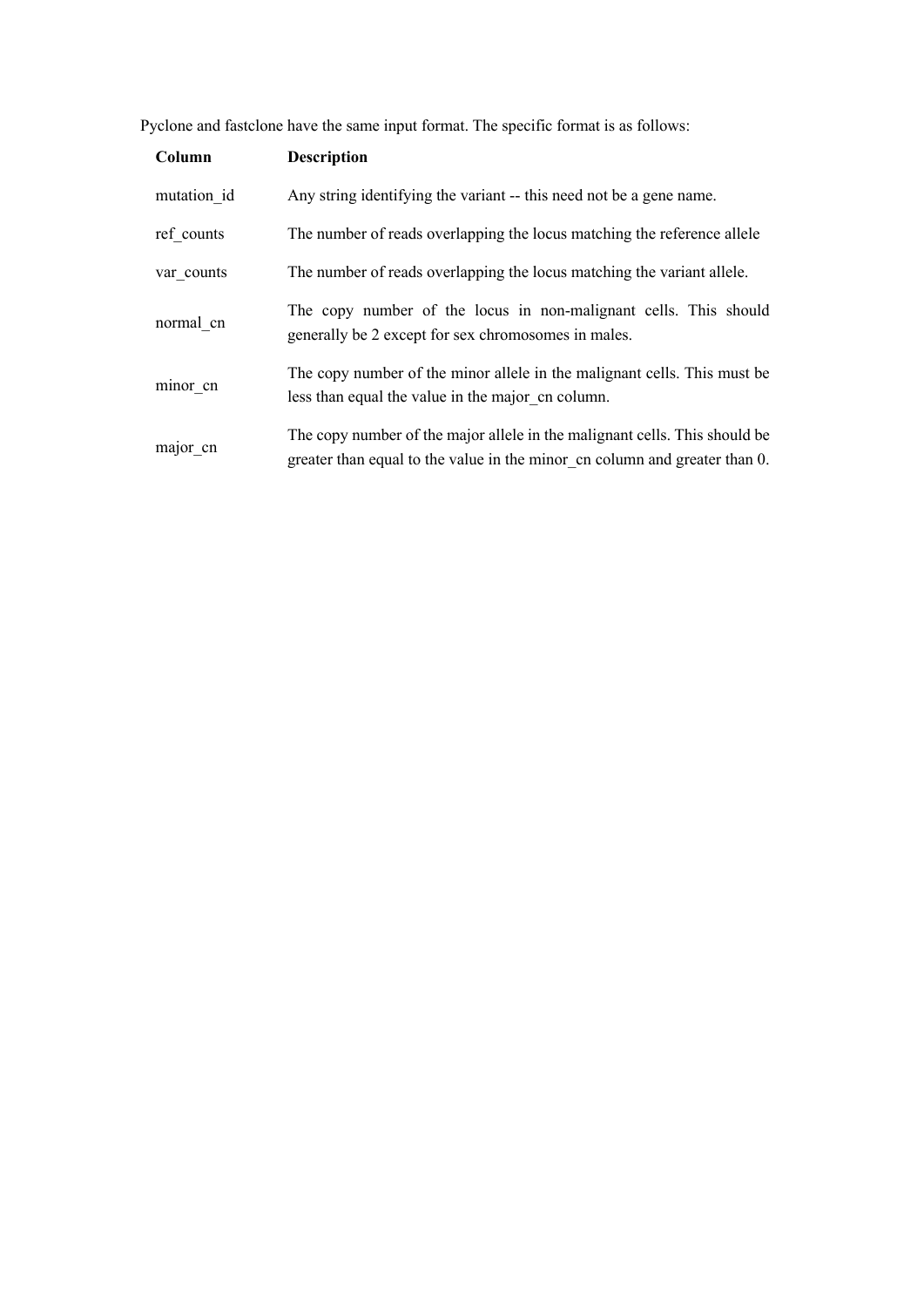# DPClust:

The detailed meaning of each column in the input file is as follows:

| Column               | <b>Description</b>                                                                     |
|----------------------|----------------------------------------------------------------------------------------|
| chr                  | Chromosome on which the mutation occurred                                              |
| end                  | Position at which the mutation occurred                                                |
| WT.count             | The number of sequencing reads supporting the reference allele                         |
| mut.count            | The number of sequencing reads supporting the mutation allele                          |
| subclonal.CN         | The total copy number at the location of the mutation                                  |
| mutation.copy.number | The raw estimate of the average number of chromosome copies that<br>carry the mutation |
| subclonal fraction   | The estimate of the fraction of tumour cells (CCF) that carry the<br>mutation          |
| no.chrs.bearing.mut  | The mutation's multiplicity estimate                                                   |

# phyloWGs:

The detailed meaning of each column in the input file is as follows:

| Column | <b>Description</b>                                                                                                                           |
|--------|----------------------------------------------------------------------------------------------------------------------------------------------|
| id     | Identifier for each SSM. Identifiers must start at s0 and increment, so the first data<br>row will have s0, the second row s1, and so forth. |
| gene   | Any string identifying the variant -- this need not be a gene name.                                                                          |
| a      | Number of reference-allele reads at the variant locus.                                                                                       |
| d      | Total number of reads at the variant locus.                                                                                                  |
| mu r   | Fraction of expected reference allele sampling from the <b>reference</b> population                                                          |
| mu v   | Fraction of expected reference allele sampling from variant population                                                                       |

## sciClone:

Sciclone has two input files that record CNV and SNP information respectively. The file format for recording **CNV** information is as follows:

| Column | <b>Description</b>                                 |
|--------|----------------------------------------------------|
| chr    | Chromosome on which the mutation occurred          |
| start  | Starting position of copy number variation segment |
| stop   | Endding position of copy number variation segment  |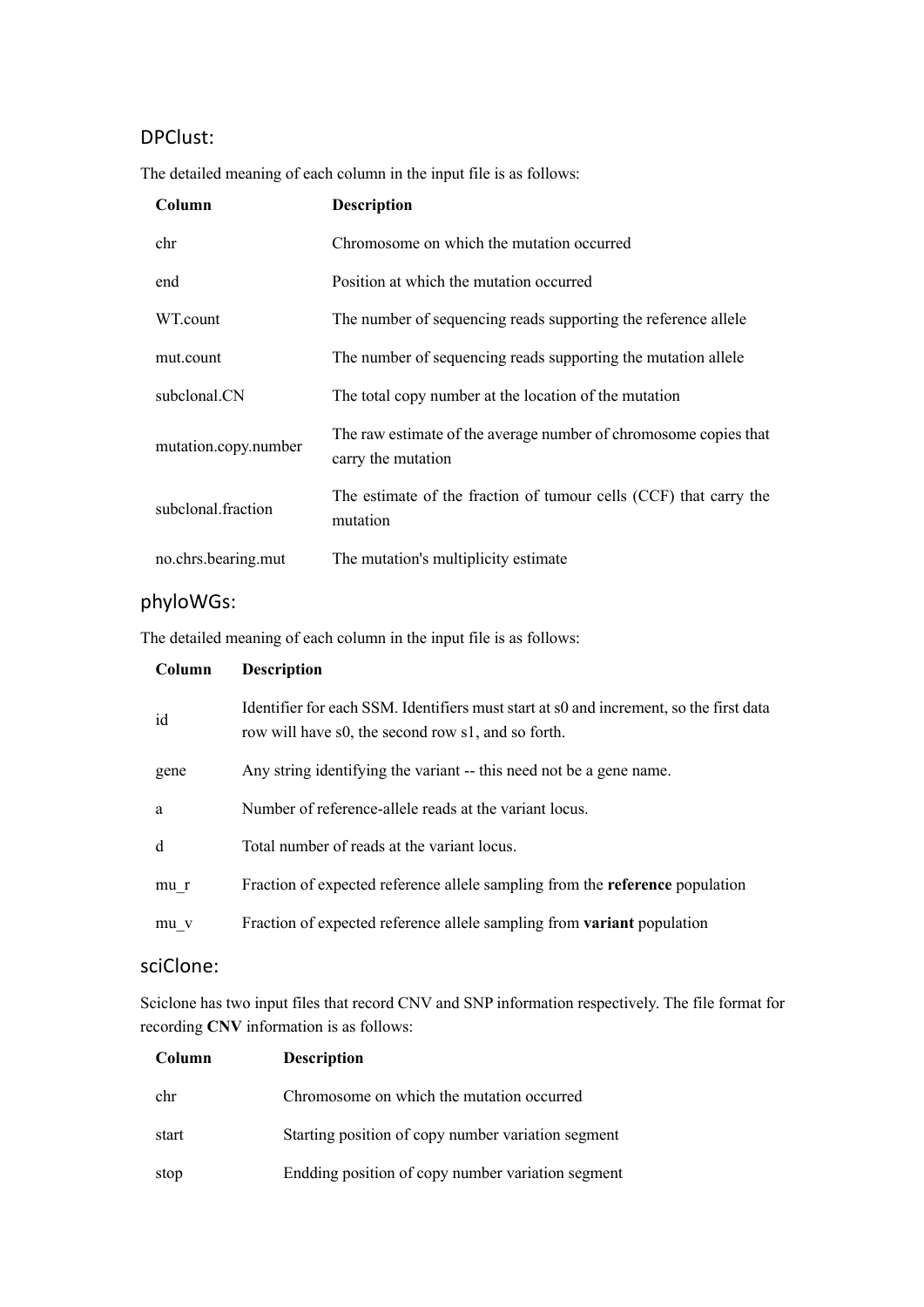#### **Column Description**

segment\_mean The absolute copy number of the segment

The file format for recording **SNP** information is as follows:

| Column    | <b>Description</b>                                         |
|-----------|------------------------------------------------------------|
| chr       | Chromosome on which the mutation occurred                  |
| pos       | The position of SNP                                        |
| ref reads | Read depth of reference-allele reads at the variant locus. |
| var reads | Read depth of variant-allele reads at the variant locus.   |
| vaf       | Variant Allele Frequency                                   |

## Svclone

| Column  | <b>Description</b>                              |
|---------|-------------------------------------------------|
| Chr1    | Chromosome in which structural variation occurs |
| Pos1    | Location of structural variation                |
| Chr2    | Chromosome in which structural variation occurs |
| $P_0s2$ | Location of structural variation                |

chromosome\_index The chromosomal location of the SNV.

## CLIP

CLiP has three input files that record CNV, SNP and purity information respectively. The file format for recording **CNV** information is as follows:

| Column                                                       | <b>Description</b>                                                                                                                              |  |  |
|--------------------------------------------------------------|-------------------------------------------------------------------------------------------------------------------------------------------------|--|--|
| chr                                                          | Chromosome on which the mutation occurred                                                                                                       |  |  |
| start                                                        | the start position of the CNA segment on the corresponding chromosome.                                                                          |  |  |
| end                                                          | the end position of the CNA segment on the corresponding chromosome                                                                             |  |  |
| major cn                                                     | The copy number of the major allele in tumor cells. This should be greater than<br>equal to the value in the minor cn column and greater than 0 |  |  |
| minor_cn                                                     | The copy number of the minor allele. This must be less than equal the value in<br>the major cn column.                                          |  |  |
| total cn                                                     | The sum of major cn and minor cn.                                                                                                               |  |  |
| The file format for recording SNP information is as follows: |                                                                                                                                                 |  |  |
| Column                                                       | <b>Description</b>                                                                                                                              |  |  |